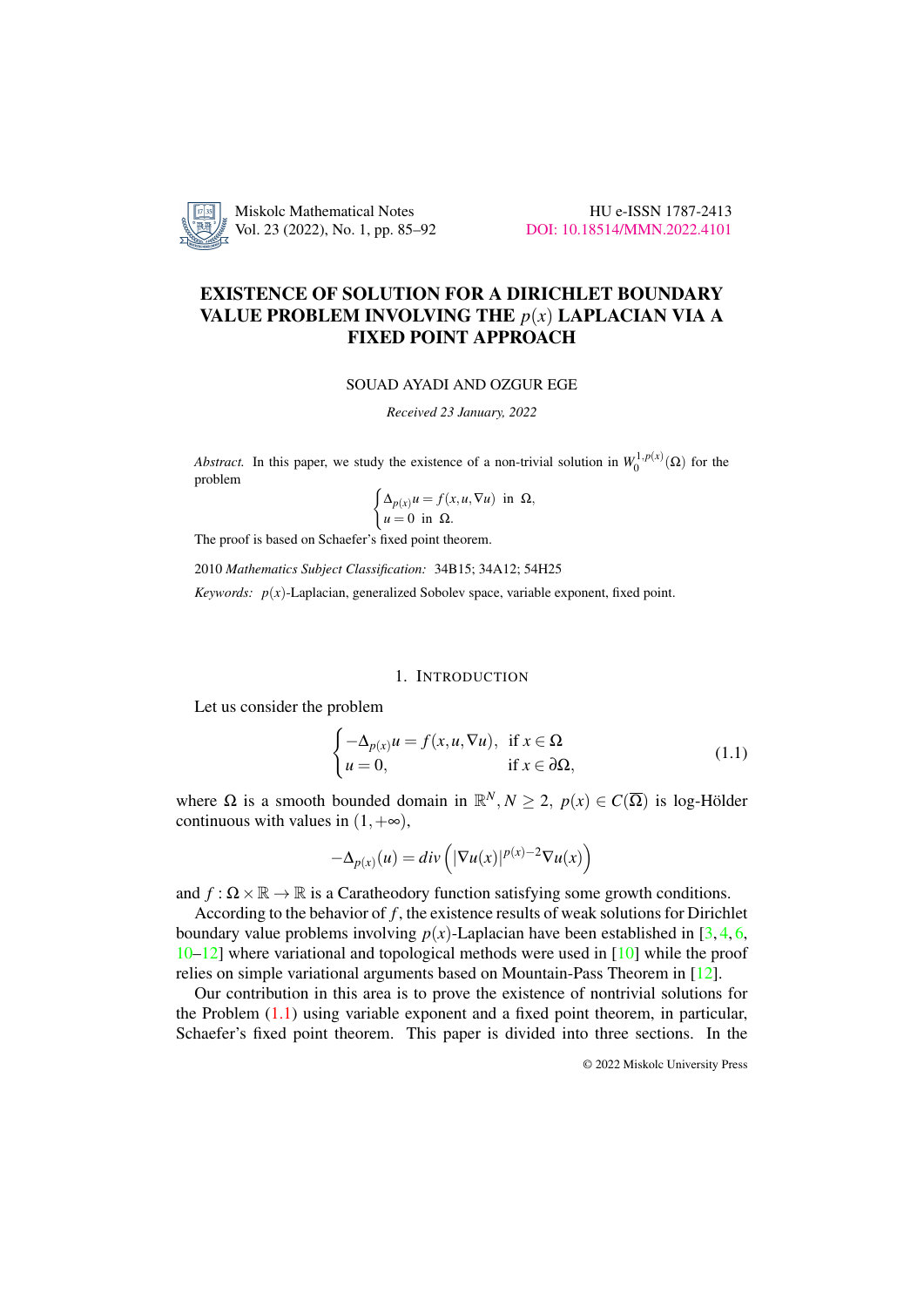#### 86 SOUAD AYADI AND OZGUR EGE

following section, we will introduce some tools which we need to prove our main result in the last section.

# 2. PRELIMINARIES

Let us summary the most important results on variable exponent Sobolev space and the basic properties of the  $p(x)$ -Laplacian and the Nemytskii operators. For more details, we orient the reader to  $\left[3, 5-8, 10-14\right]$  $\left[3, 5-8, 10-14\right]$  $\left[3, 5-8, 10-14\right]$  $\left[3, 5-8, 10-14\right]$  $\left[3, 5-8, 10-14\right]$  $\left[3, 5-8, 10-14\right]$  $\left[3, 5-8, 10-14\right]$  and references therein. We also recall Schaefer's and Schauder's fixed point theorems [\[1,](#page-6-4) [2,](#page-6-5) [9,](#page-7-4) [15\]](#page-7-5).

 $\Omega \subset \mathbb{R}^N, N \geq 2$  denotes an open bounded subset with smooth boundary  $\partial \Omega$  and set

$$
C_{+}(\overline{\Omega}):=\{g: g\in C(\overline{\Omega}), g(x)>1 \text{ for all } x\in\overline{\Omega}\},\
$$

 $D = \{u : \Omega \to \mathbb{R}; \text{ is a measurable real-valued function}\}.$ 

For any  $p \in C_+(\overline{\Omega})$ , we denote  $1 < p^- := \min$ *x*∈Ω  $p(x) \leq p^+$  = max *x*∈Ω  $p(x) < \infty$  and

$$
L^{p(x)}(\Omega) = \left\{ u \in D : \int_{\Omega} |u(x)|^{p(x)} dx < \infty \right\}.
$$

On this space, the so-called Luxemburg norm is defined by the following formula

$$
|u|_{p(x)} = \inf \left\{ \tau > 0 : \int_{\Omega} \left| \frac{u(x)}{\tau} \right|^{p(x)} dx \le 1 \right\}.
$$

 $(L^{p(x)}(\Omega), |u|_{p(x)})$  are Banach spaces. There exists a fact that they are reflexive if and only if  $1 < p^- \le p^+ < \infty$ . The inclusion between Lebesgue spaces also generalizes naturality: if  $0 < |\Omega| < \infty$  and  $p_1(\cdot), p_2(\cdot)$  are variable exponents such that  $p_1(x) \leq p_2(x)$  a.e.  $x \in \Omega$ . Then, there exists a continuous embedding from  $L^{p_2(x)}(\Omega)$ to  $L^{p_1(x)}(\Omega)$ .

Moreover, if  $L^{p'(x)}(\Omega)$  is the conjugate space of  $L^{p(x)}(\Omega)$ , where  $\frac{1}{p(x)} + \frac{1}{p'(x)}$  $\frac{1}{p'(x)} = 1,$ then we have Hölder-type inequality  $[3]$  $[3]$ 

$$
\left| \int_{\Omega} uv dx \right| \leq \left( \frac{1}{p^{-}} + \frac{1}{(p')^{-}} \right) |u|_{p(x)} |v|_{p'(x)} \leq 2|u|_{p(x)} |v|_{p'(x)}, \ u \in L^{p(x)}(\Omega), v \in L^{p'(x)}(\Omega).
$$
\n(2.1)

Later we need to use the modular and its properties, which is a mapping

$$
\mathsf{p}_{\rho(x)}: L^{p(x)}(\Omega) \to \mathbb{R}
$$

defined by

<span id="page-1-0"></span>
$$
\rho_{p(x)}(u) := \int_{\Omega} |u|^{p(x)} dx.
$$

<span id="page-1-1"></span>**Proposition 1.** *(See [\[3\]](#page-6-0)) For all*  $u, v \in L^{p(x)}(\Omega)$ *, we have* 

$$
|u|_{p(x)} < 1 \text{ (resp. } = 1, > 1) \Leftrightarrow \rho_{p(x)}(u) < 1 \text{ (resp. } = 1, > 1). \tag{2.2}
$$

$$
|u|_{p(x)} < 1 \Rightarrow |u|_{p(x)}^{p^+} \le \rho_{p(x)}(u) \le |u|_{p(x)}^{p^-}.
$$
\n(2.3)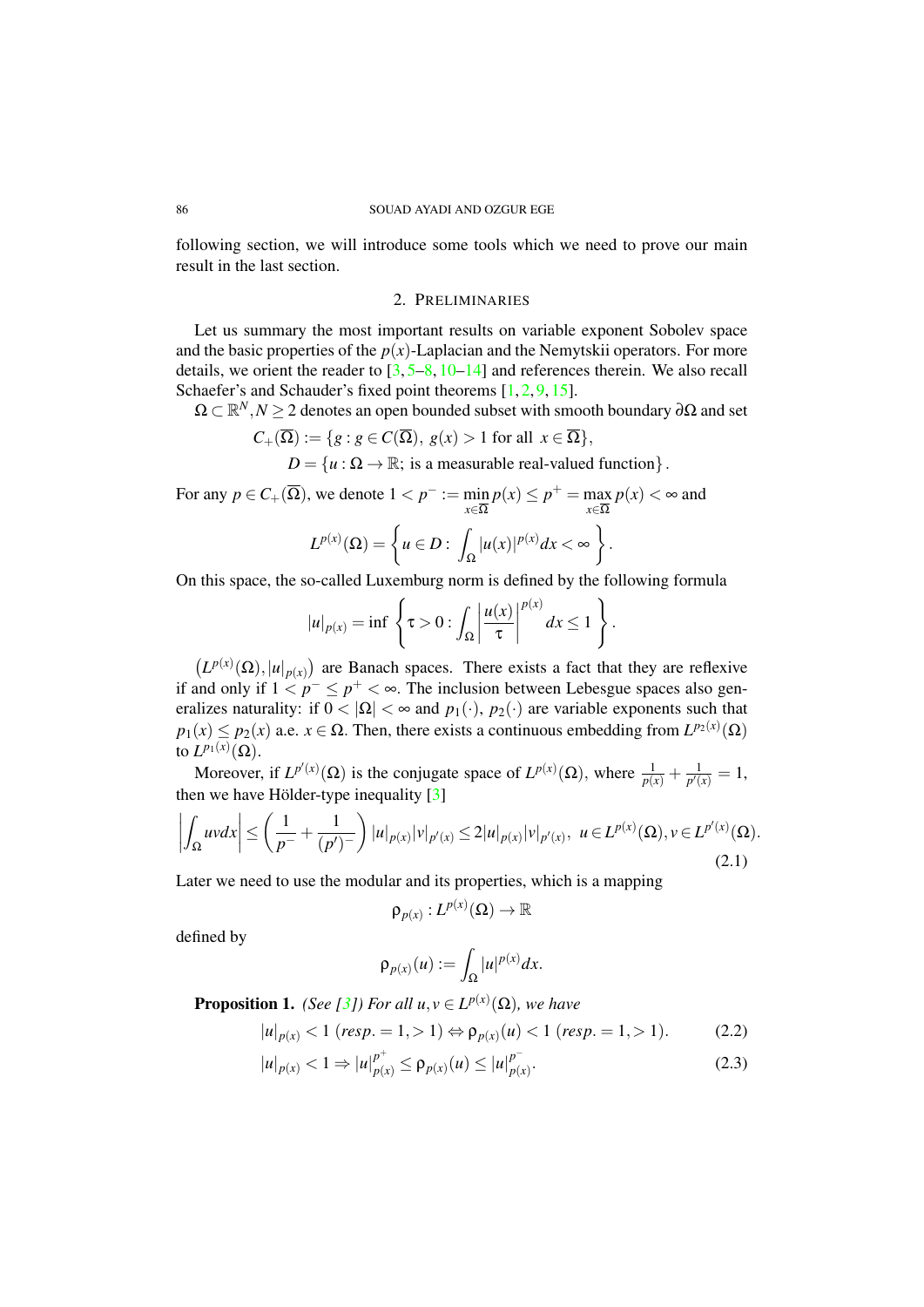EXISTENCE OF SOLUTION FOR A DIRICHLET BOUNDARY VALUE PROBLEM... 87

$$
|u|_{p(x)} > 1 \Rightarrow |u|_{p(x)}^{p^{-}} \le \rho_{p(x)}(u) \le |u|_{p(x)}^{p^{+}}.
$$
\n(2.4)

$$
\rho_{p(x)}(u-v) \to 0 \Leftrightarrow |u-v|_{p(x)} \to 0. \tag{2.5}
$$

From  $(2.3)$  and  $(2.4)$ , it follows that

<span id="page-2-0"></span>
$$
|u|_{p(x)} \le \rho_{p(x)}(u) + 1
$$
\n(2.6)

and

$$
\rho_{p(x)}(u) \le |u|_{p(x)}^{p^+} + |u|_{p(x)}^{p^-}.
$$
\n(2.7)

The variable Sobolev space  $W^{1,p(x)}(\Omega)$  is defined as follows:

$$
W^{1,p(x)}(\Omega) = \left\{ u \in L^{p(x)}(\Omega) : |\nabla u| \in L^{p(x)}(\Omega) \right\}
$$

and it is equipped with the norm

$$
||u||_{1,p(x)} := |u|_{p(x)} + |\nabla u|_{p(x)}.
$$

 $W_0^{1,p(x)}$  $\int_0^{1,p(x)} (\Omega)$  denotes the closure of  $C_0^{\infty} (\Omega)$  in  $W^{1,p(x)} (\Omega)$  and

$$
p^*(x) = \begin{cases} \frac{Np(x)}{N-p(x)}, & \text{if } p(x) < N \\ +\infty, & \text{if } p(x) \ge N. \end{cases}
$$

We have the following proposition.

<span id="page-2-2"></span>Proposition 2. *(See [\[5,](#page-6-3) [7,](#page-7-6) [12\]](#page-7-1))*

- (1)  $W^{1,p(x)}(\Omega)$  and  $W_0^{1,p(x)}(\Omega)$  are separable reflexive Banach spaces.
- (2) If  $\alpha \in C_+(\overline{\Omega})$  and  $\alpha(x) < p^*(x)$  for any  $x \in \overline{\Omega}$ , then the embedding from  $W^{1,p(x)}(\Omega)$  *to*  $L^{\alpha(x)}(\Omega)$  *is continuous and compact.*
- (3) *There exists a constant*  $\theta_0 > 0$  *such that*

$$
|u|_{p(x)} \le \theta_0 |\nabla u|_{p(x)} \ \forall u \in W_0^{1, p(x)}(\Omega). \tag{2.8}
$$

*According to this last assertion,*  $|\nabla u|_{p(x)}$  *and*  $||u||_{1,p(x)}$  *are equivalent norms on*  $W_0^{1,p(x)}(\Omega)$ *.* 

We close this section with the following fixed point theorem which will be used in this paper.

<span id="page-2-1"></span>Theorem 1. *(Classical Schaefer's fixed point theorem) [\[15\]](#page-7-5)*

*Let X be a normed space, T a continuous mapping of X into X which is compact on each bounded subset of X*. *Then, either*

- *the equation*  $u = \lambda T u$  *has a solution for*  $\lambda = 1$ *, or*
- *the set of all such solutions u, for*  $0 < \lambda < 1$  *is unbounded.*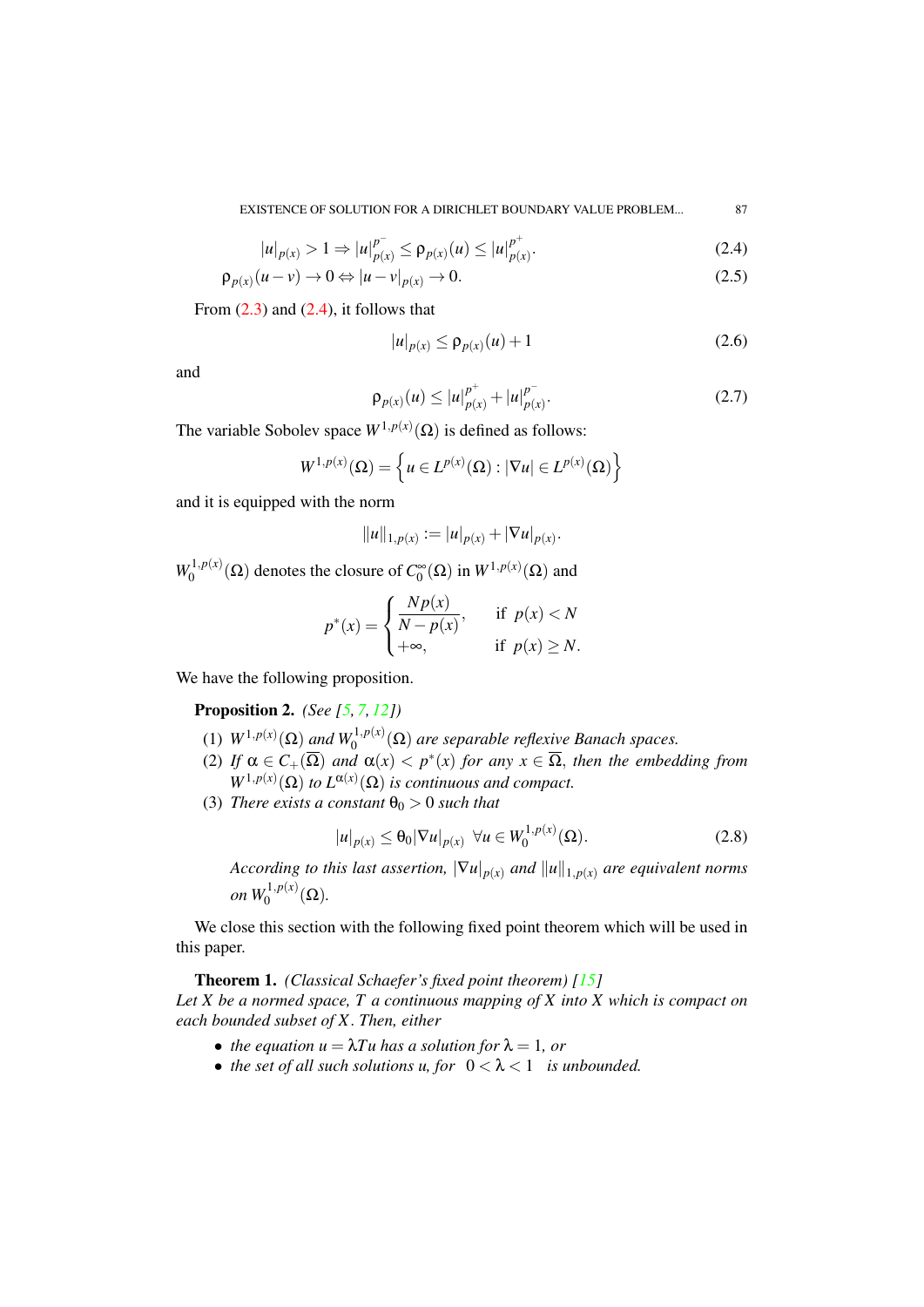# 3. MAIN RESULT

In this section, we first consider the following problem

$$
\begin{cases}\n-\Delta_{p(x)}u = f(x, u, \nabla u), & x \in \Omega \\
u = 0, & x \in \partial\Omega,\n\end{cases}
$$

where  $\Omega$  is a smooth bounded domain in  $\mathbb{R}^N, N \geq 2, p(x) \in C(\overline{\Omega})$  is log-Hölder continuous with values in  $(1, +\infty)$ ,  $1 < p^- \le p(x) \le p^+ < \infty$ ,  $p'(x)$  the conjugate of  $p(x)$ ,  $-\Delta_{p(x)}(u) = \text{div}(|\nabla u(x)|^{p(x)-2}\nabla u(x))$  and  $f: \Omega \times \mathbb{R} \to \mathbb{R}$  is Caratheodory function satisfying the following growth condition.

$$
(A_1) \quad |f(x,s,t)| \leq \phi(x) + c|s|^{\eta(x)-1} + c|t|^{\eta(x)-1}, \quad \forall (x,s,t) \in \Omega \times \mathbb{R} \times \mathbb{R}^N,
$$

where

$$
\varphi(x) \in L^{p'(x)}(\Omega), \ c > 0, \eta(x) \in C_+(\overline{\Omega}), \ \eta(x) < p^*(x), \ 1 < \eta^- \le \eta(x) \le \eta^+ < p^-.
$$

Let  $\theta_0$  be such that  $|u|_{p(x)} \leq \theta_0 |\nabla u|_{p(x)}$ , for all  $u \in W_0^{1,p(x)}$  $\theta_0^{1,p(x)}(\Omega)$  and  $\theta_1$  the constant of the embedding of  $L^{p(x)}(\Omega)$  into  $L^{n(x)}(\Omega)$  such that

$$
(A_2) \ \ 0
$$

for some  $\lambda \in [0 1]$ . If *u* is a weak solution of the Problem [\(1.1\)](#page-0-0), then for all  $v \in$  $W_0^{1,p(x)}$  $\binom{1}{0}$  ( $\Omega$ ), we have

$$
\int_{\Omega} |\nabla u|^{p(x)-2} \nabla u \nabla v \, dx = \int_{\Omega} f(x, u, \nabla u) v \, dx. \tag{3.1}
$$

Let  $K = W_0^{1, p(x)}$  $\int_0^{1,p(x)} (\Omega)$  and  $K^*$  its dual, that is  $(W_0^{1,p(x)})$  $\chi_0^{1,p(x)}(\Omega))^* = K^*$ . We define the operators  $(-\Delta_{p(x)})$  and  $\Phi$  as follows:

$$
-\Delta_{p(x)}: K \to K^*
$$
  

$$
\langle -\Delta_{p(x)}u, v \rangle = \int_{\Omega} |\nabla|(u)|^{p(x)-2} \nabla u \nabla v \, dx, \ \forall u, v \in K
$$

and

$$
\Phi: K^* \to K
$$
  

$$
\langle \Phi u, v \rangle = \int_{\Omega} f(x, u, \nabla u) v \, dx, \ \forall u, v \in K.
$$

If  $(A_1)$  is satisfied, then the following propositions give the most properties of  $-\Delta_{p(x)}$ and Φ.

Proposition 3. *[\[3,](#page-6-0) [6\]](#page-6-2)*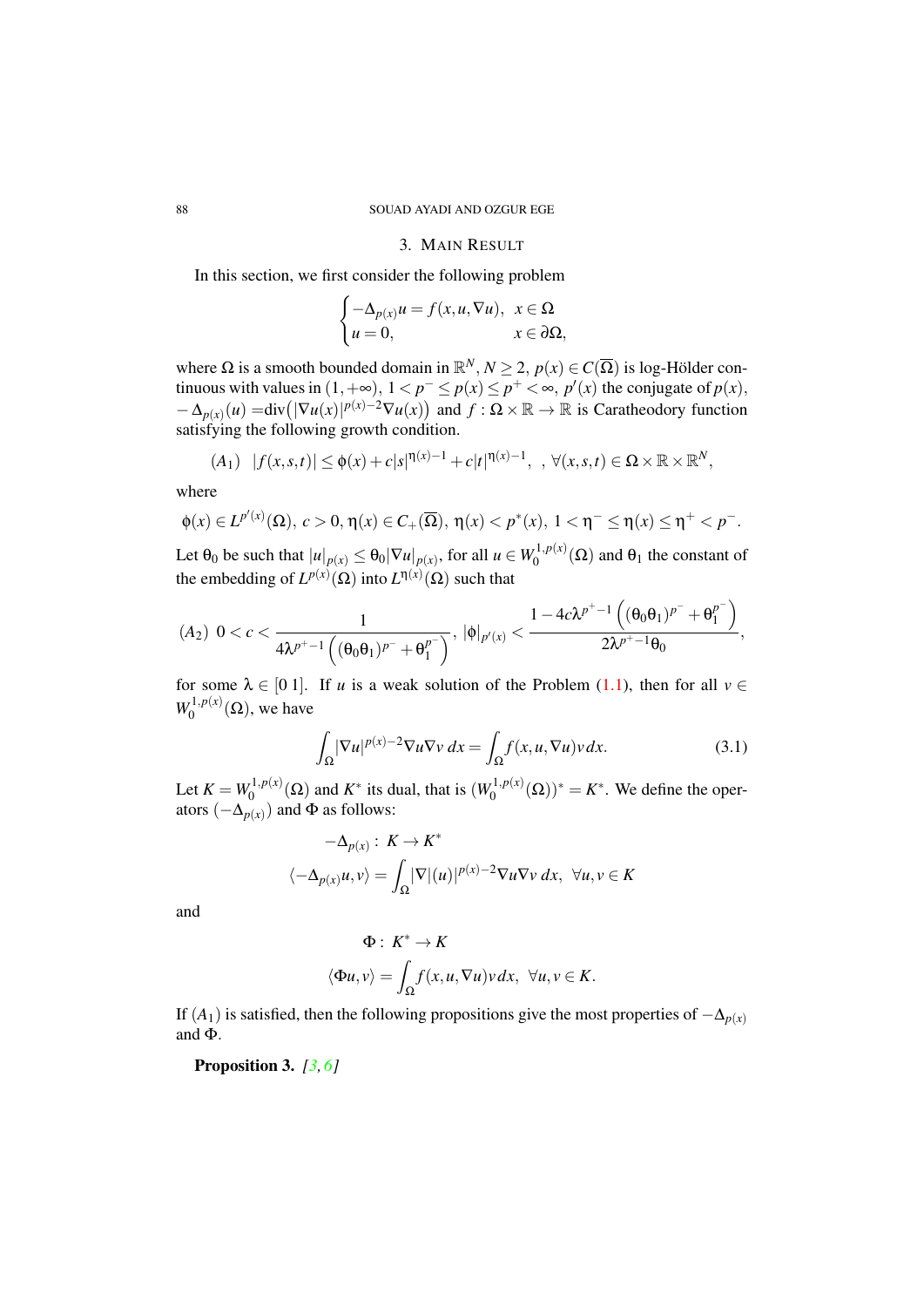- $(1) -\Delta_{p(x)}$ :  $W_0^{1,p(x)}$  $\bigvee_0^{1,p(x)}(\Omega)\to \left(W_0^{1,p(x)}\right)$  $\int_0^{1,p(x)}(\Omega)\right)'$  is a homeomorphism from  $W_0^{1,p(x)}(\Omega)$  $to \left(W_0^{1,p(x)}\right)$  $\bigl( \begin{smallmatrix} 1, p(x)\ 0 \end{smallmatrix} \bigr) \bigl( \Omega \bigr) \bigl)'.$
- $(2)$   $-\Delta_{p(x)}$  :  $W_0^{1,p(x)}$  $\bigvee_0^{1,p(x)}(\Omega)\to \left(W_0^{1,p(x)}\right)$  $\mathcal{L}_0^{1,p(x)}(\Omega)$ <sup>'</sup> is a continuous, bounded and strictly *monotone operator.*
- $(3)$   $-\Delta_{p(x)}$ :  $W_0^{1,p(x)}$  $\chi_0^{1,p(x)}(\Omega)\rightarrow \left(W_0^{1,p(x)}\right)$  $\int_0^{1,p(x)}(\Omega)\right)'$  is a mapping of type  $S_+$ .
- (4) *The operator*  $-\Delta_{p(x)}$ :  $W_0^{1,p(x)}$  $\stackrel{\bullet}{0}^{1,p(x)}(\Omega)\rightarrow \left(W^{1,p(x)}_0\right)$  $\mathcal{O}_0^{1,p(x)}(\Omega)\Big)^{'}$  has a continuous inverse *mapping*  $(-\Delta_{p(x)})^{-1}$ :  $\left(W_0^{1,p(x)}\right)$  $\left(\begin{smallmatrix} 1,p(x)\ 0 \end{smallmatrix}\right)^\prime \to W_0^{1,p(x)}$  $\binom{1}{0}^{(1)}(\Omega).$
- (5)  $(-\Delta_{p(x)})^{-1}$  is bounded and satisfies condition S<sub>+</sub>.

Proposition 4. *[\[3\]](#page-6-0) The operator* Φ *is compact.*

One can see that if *u* is a weak solution for the Problem [\(1.1\)](#page-0-0) means that

$$
\langle -\Delta_{p(x)}u, v \rangle = \langle \Phi u, v \rangle, \ \forall v \in K.
$$

On the other hand, we have the following equivalence:

$$
-\Delta_{p(x)}u = \Phi(u) \Longleftrightarrow u = (-\Delta_{p(x)})^{-1}\Phi u.
$$

Let *T* be the operator defined by

$$
T: K \to K, \ \ T u = (-\Delta_{p(x)})^{-1} \Phi u.
$$

Now, we state our main result which will be proved by using Schaefer's fixed point theorem.

<span id="page-4-0"></span>Theorem 2. *Under assumptions* (*A*1) *and* (*A*2)*, the Problem* [\(1.1\)](#page-0-0) *admits at least a nontrivial solution.*

It is easily seen that a solution of the Problem  $(1.1)$  is a fixed point of the operator *T*. So, we will prove that *T* is well defined and all the conditions of Theorem [1](#page-2-1) are satisfied.

*Proof.* (1) *T* is well defined. Indeed, the operator *T* can be considered as follows:

$$
T: K \stackrel{\Phi}{\to} K^* \stackrel{(-\Delta_{p(x)})^{-1}}{\to} K.
$$

(2)  $T$  is compact. In fact, let  $(u_n)$  be a bounded sequence in the reflexive space *K*. Then, there exist  $u_0$  and a subsequence which we also denote  $(u_n)$  such that  $u_n$  converges weakly to  $u_0$  in *K*. By the compactness of  $\Phi$  (Lemma 2 in [\[3\]](#page-6-0)), we have  $\Phi(u_n) \to \Phi(u_0)$  in  $K^*$ . Using the continuity of the operator  $(-\Delta_{p(x)})^{-1}$ , then we get

$$
(-\Delta_{p(x)})^{-1}\overline{F}(u_n) \to (-\Delta_{p(x)})^{-1}\overline{F}(u_0).
$$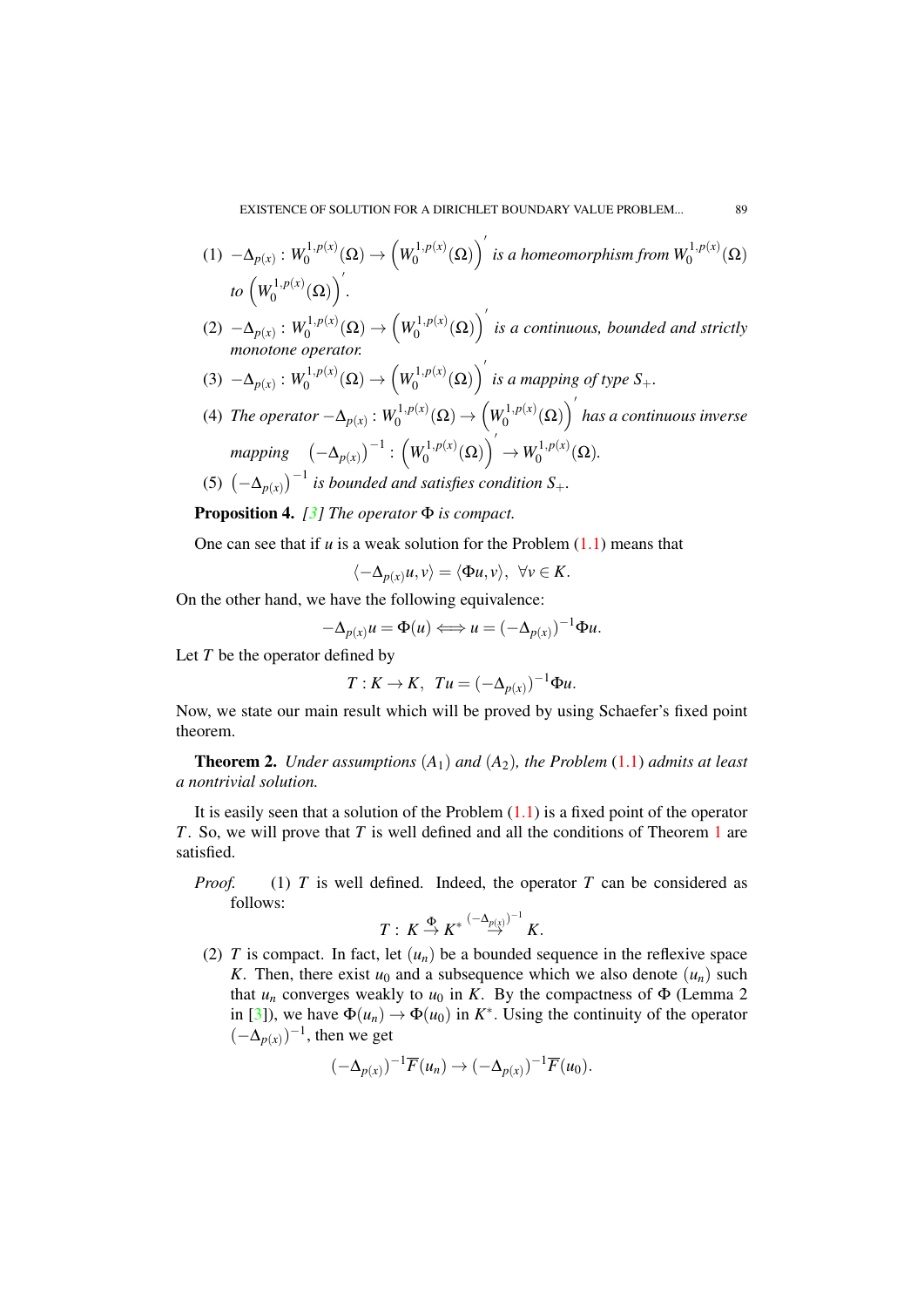That is,  $T(u_n)$  converges strongly to  $T(u_0)$ . We mention that *T* is also continuous.

(3) We claim that the set

$$
B=\left\{u\in W_0^{1,p(x)}(\Omega): u=\lambda Tu, \lambda\in [0\ 1]\right\}
$$

is bounded. In fact, we will prove that for all  $u \in B$ , there exists  $R > 0$  such that  $|\nabla u|_{p(x)} \leq R$ . Let  $u \in B$ . Then, we have to consider two cases:

• If  $|\nabla u| \leq 1$ , then *B* is bounded.

• If  $|\nabla u| > 1$ , by using modular's properties, we proceed as follows: If  $u =$  $λTu$  and assuming that  $λ ≠ 0$ , we have  $\frac{u}{λ} = Tu = (-Δ<sub>p(x)</sub>)^{-1}Φu$ . Then we obtain

$$
-\Delta_{p(x)}\left(\frac{u}{\lambda}\right)=\Phi u
$$

and consequently,

$$
\int_{\Omega} |\nabla \left(\frac{u}{\lambda}\right)|^{p(x)-2} \nabla \left(\frac{u}{\lambda}\right) \nabla v \, dx = \int_{\Omega} f(x, u, \nabla u) v \, dx,
$$

for all  $v \in K$ . Using Hölder-type inequality, Proposition [1](#page-1-1) and Proposition [2,](#page-2-2) we have

,

$$
\frac{1}{\lambda^{p^+}} \rho_{p(x)}(\nabla u) \leq \rho_{p(x)} \nabla \left(\frac{u}{\lambda}\right) \leq \frac{1}{\lambda} \int_{\Omega} f(x, u, \nabla u) u \, dx,
$$
\n
$$
\rho_{p(x)}(\nabla u) \leq \lambda^{p^+ - 1} \int_{\Omega} f(x, u(x)) u(x) \, dx,
$$
\n
$$
\leq \lambda^{p^+ - 1} \Big[ \int_{\Omega} |\phi(x)u(x)| + c \int_{\Omega} |u(x)|^{\eta(x)} + c \int_{\Omega} |\nabla u(x)|^{\eta(x)} \, dx \Big]
$$
\n
$$
\leq \lambda^{p^+ - 1} \Big[ 2|\phi|_{p'(x)} |u|_{p(x)} + c\rho_{\eta(x)}(u) + c\rho_{\eta(x)}(\nabla u) \Big],
$$
\n
$$
\leq \lambda^{p^+ - 1} \Big[ 2|\phi|_{p'(x)} \theta_0 \left(\rho_{p(x)}(\nabla u) + 1\right) + c \left( |u|_{\eta(x)}^{\eta^+} + |u|_{\eta(x)}^{\eta^-} \right) + c \left( |\nabla u|_{\eta(x)}^{\eta^+} + |\nabla u|_{\eta(x)}^{\eta^-} \right) \Big],
$$

and so,

$$
\begin{aligned}\n\left(1 - 2\lambda^{p^+ - 1}\theta_0|\phi|_{p'(x)}\right) & \rho_{p(x)}(\nabla u) \le 2\lambda^{p^+ - 1}\theta_0|\phi|_{p'(x)} \\
&\quad + 4\lambda^{p^+ - 1}c\left[(\theta_0\theta_1)^{p^-} + (\theta_1)^{p^-}\right] \left|\nabla u\right|_{p(x)}^{p^-}, \\
&\left(1 - 2\lambda^{p^+ - 1}\theta_0|\phi|_{p'(x)}\right) \left|\nabla u\right|_{p(x)}^{p^-} \le 2\lambda^{p^+ - 1}\theta_0|\phi|_{p'(x)} \\
&\quad + 4\lambda^{p^+ - 1}c\left[(\theta_0\theta_1)^{p^-} + (\theta_1)^{p^-}\right] \left|\nabla u\right|_{p(x)}^{p^-},\n\end{aligned}
$$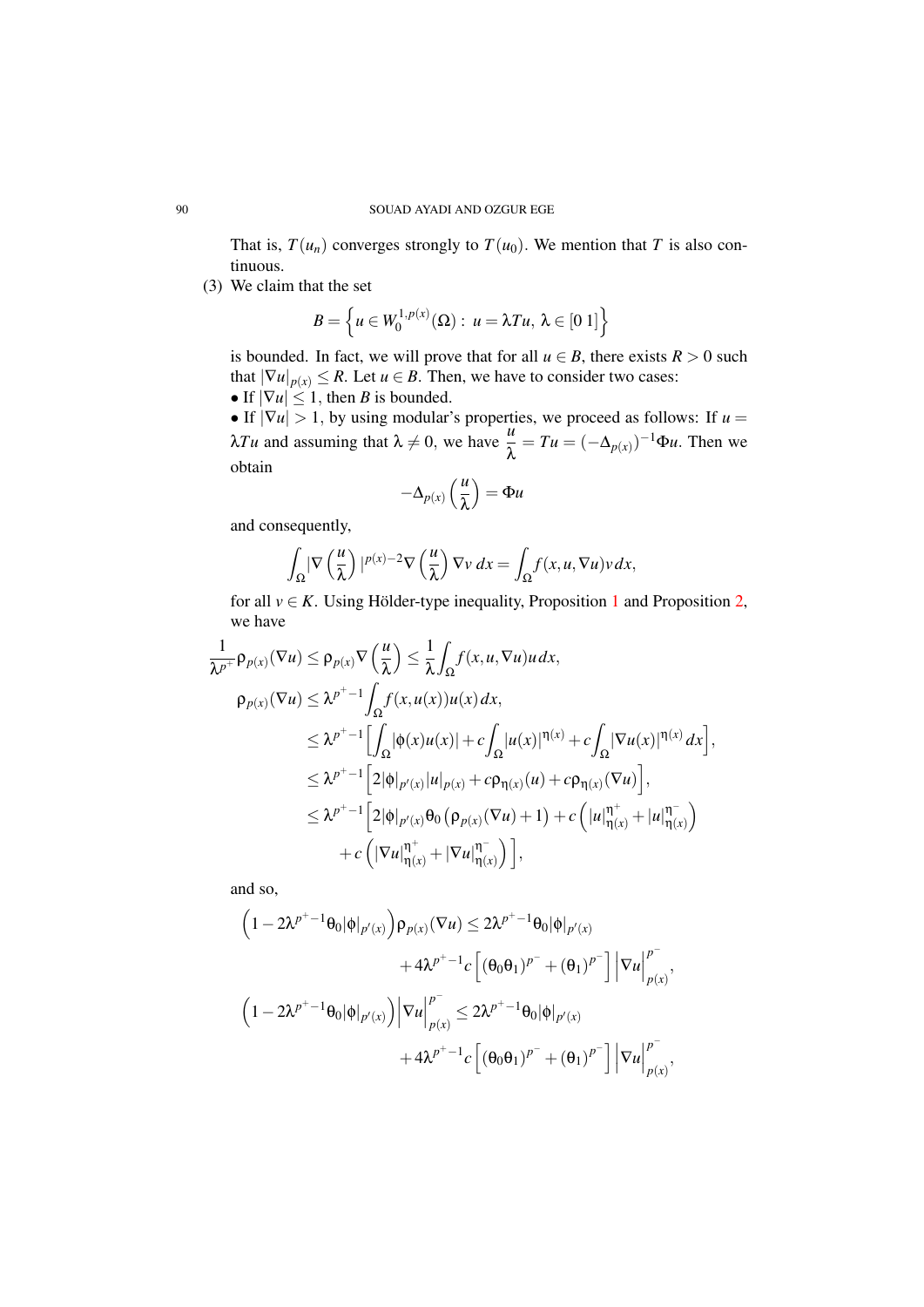$$
\left(1-2\lambda^{p^+-1}\theta_0|\phi|_{p'(x)} - 4\lambda^{p^+-1}c\left[(\theta_0\theta_1)^{p^-}+(\theta_1)^{p^-}\right]\right)|\nabla u|_{p(x)}^{p^-}
$$
  

$$
\leq 2\lambda^{p^+-1}\theta_0|\phi|_{p'(x)}.
$$

It follows from assumption  $(A_2)$  that

$$
1 - 4\lambda^{p^+ - 1} c \left[ \left( \theta_0 \theta_1 \right)^{p^-} + \left( \theta_1 \right)^{p^-} \right] > 0,
$$

and

$$
2\lambda^{p^+-1}\theta_0|\phi|_{p'(x)}<1-4\lambda^{p^+-1}c\left[\left(\theta_0\theta_1\right)^{p^-}+\left(\theta_1\right)^{p^-}\right],
$$

hence we obtain

$$
1 - 2\lambda^{p^+-1}\theta_0|\phi|_{p'(x)} - 4\lambda^{p^+-1}c\left[\left(\theta_0\theta_1\right)^{p^-} + \left(\theta_1\right)^{p^-}\right] > 0
$$

and

$$
|\nabla u|_{p(x)}^{p^-} \leq \frac{2\lambda^{p^+-1}\theta_0|\phi|_{p'(x)}}{1-2\lambda^{p^+-1}\theta_0|\phi|_{p'(x)}-4\lambda^{p^+-1}c(\theta_0\theta_1)^{p^-}+(\theta_1)^{p^-}} = R > 0.
$$

That is, *B* is bounded. By Schaefer's fixed point theorem, the operator *T* has a fixed point  $u$  which is the solution of the given Problem  $(1.1)$ .

$$
\Box
$$

*Remark* 1. If we assume that there exists  $x_0 \in \Omega$  such that  $f(x_0, 0, t) \neq 0$  in Theorem [2,](#page-4-0) then the solution of the Problem [\(1.1\)](#page-0-0) is nontrivial.

#### ACKNOWLEDGEMENTS

The authors express their gratitude to the anonymous referees for their helpful suggestions and corrections.

### **REFERENCES**

- <span id="page-6-4"></span>[1] R. P. Agarwal, M. Meehan, and D. O'Regan, *Fixed point theory and applications*. Cambridge: Cambridge University Press, 2001, vol. 141.
- <span id="page-6-5"></span>[2] R. P. Agarwal, D. O'Regan, and D. R. Sahu, *Fixed point theory for Lipschitzian-type mappings with applications*. New York, NY: Springer, 2009. doi: [10.1007/978-0-387-75818-3.](http://dx.doi.org/10.1007/978-0-387-75818-3)
- <span id="page-6-0"></span>[3] M. Ait Hammou, E. Azroul, and B. Lahmi, "Existence of solutions for *p*(*x*)-Laplacian Dirichlet problem by topological degree," Bull. Transilv. Univ. Brașov, Ser. III, Math. Inform. Phys., vol. 11, no. 2, pp. 29–38, 2018.
- <span id="page-6-1"></span>[4] M.-M. Boureanu, "Existence of solutions for an elliptic equation involving the  $p(x)$ -Laplace operator," *Electron. J. Differ. Equ.*, vol. 2006, p. 10, 2006, id/No 97.
- <span id="page-6-3"></span>[5] X. Fan, J. Shen, and D. Zhao, "Sobolev embedding theorems for spaces  $W^{k,p(x)}(\Omega)$ ," *J. Math. Anal. Appl.*, vol. 262, no. 2, pp. 749–760, 2001, doi: [10.1006/jmaa.2001.7618.](http://dx.doi.org/10.1006/jmaa.2001.7618)
- <span id="page-6-2"></span>[6] X. Fan and Q. Zhang, "Existence of solutions for *p*(*x*)-Laplacian Dirichlet problem." *Nonlinear Anal., Theory Methods Appl., Ser. A, Theory Methods*, vol. 52, no. 8, pp. 1843–1852, 2003, doi: [10.1016/S0362-546X\(02\)00150-5.](http://dx.doi.org/10.1016/S0362-546X(02)00150-5)